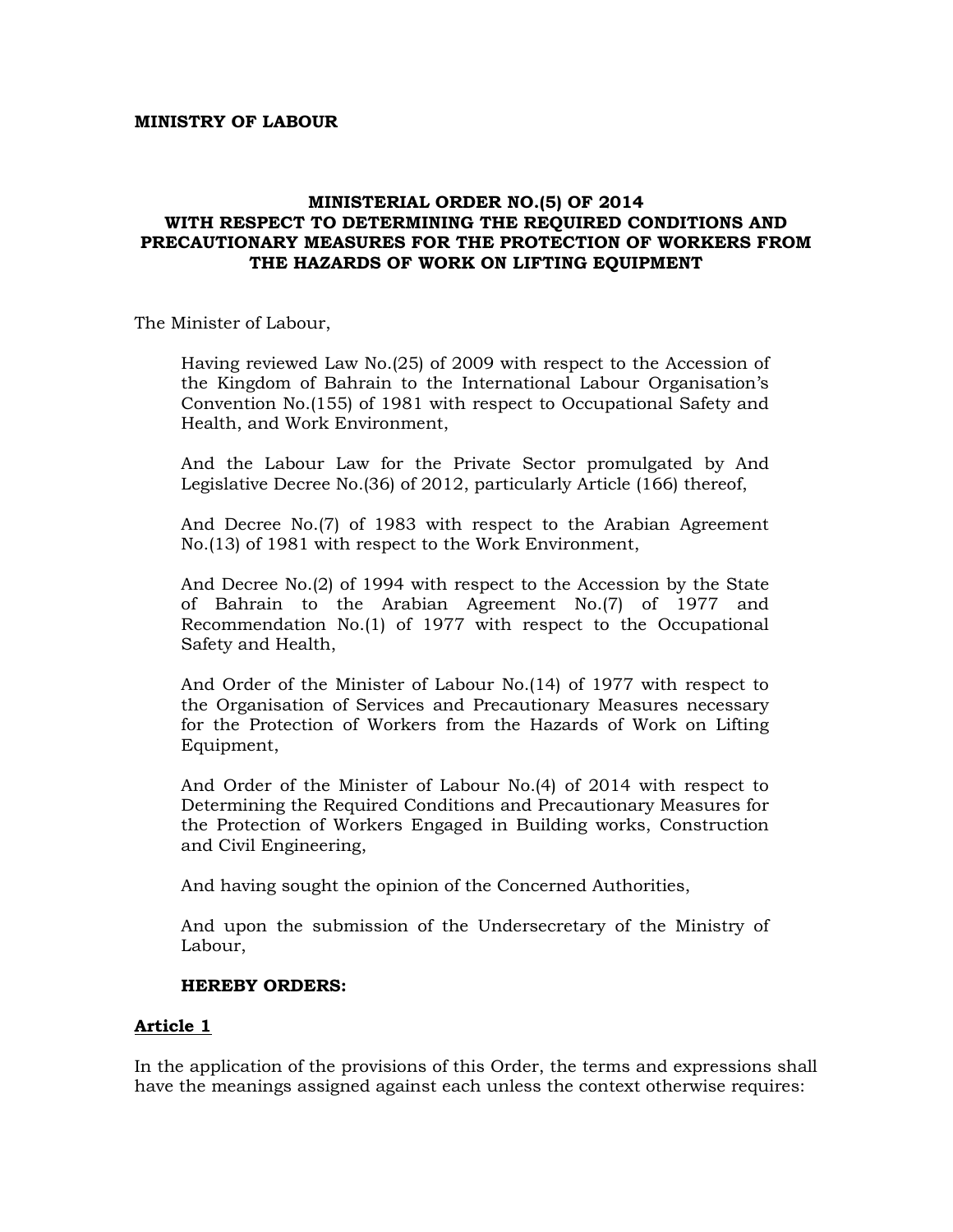**HOIST:** a lifting machine with a carriage platform or cage and is operated by a driver or more.

**LIFTING MACHINE**: a crank, winch or pulley block used for raising or lowering and a hoist, crane, sheer legs, excavator, drag line, piling frame, aerial cableway or over-head with all the lifting gear necessary for the operations.

**LIFTING GEAR:** a chain sling, rope sling or similar and a ring, link, hook, plat clamp, shackle, swivel or eye bolt.

**QUALIFIED PERSON:** a properly trained person with sufficient work experience, no physical deficiency or disability preventing him from performing his duties.

# **Article 2**

The provisions of this Order shall be applicable to all lifting machines where persons are required to operate or work on them.

### **Article 3**

Every employer or any person acting on his behalf shall acquaint the worker before being employed of the hazards of working on lifting equipment and the precautions to be taken for protection against such hazards. He shall also take the necessary precautions for protecting the workers from the dangers of working on lifting equipment and shall provide them with the necessary services for such protection as well as the necessary means of rescue indicated in this Order. An employer may not charge or deduct any amounts from the workers wage in consideration of providing such protection.

### **Article 4**

A worker shall not commit any action or negligence intended to hold up or misuse instructions or cause harm to the means provided for the protection and safety of the workers employed. He shall execute the instructions laid down for his safety and protection from the hazards of working on lifting equipment.

### **Article 5**

The following shall be required for every lifting equipment piece including all fixing or anchoring arrangements or other supports:

- 1. It shall be properly installed and of solid and sound material, adequate strength, suitable quality and free from patent defects.
- 2. It shall be properly maintained in accordance with the established practices.
- 3. It shall be inspected, in case of operation, at least once a week by a competent person.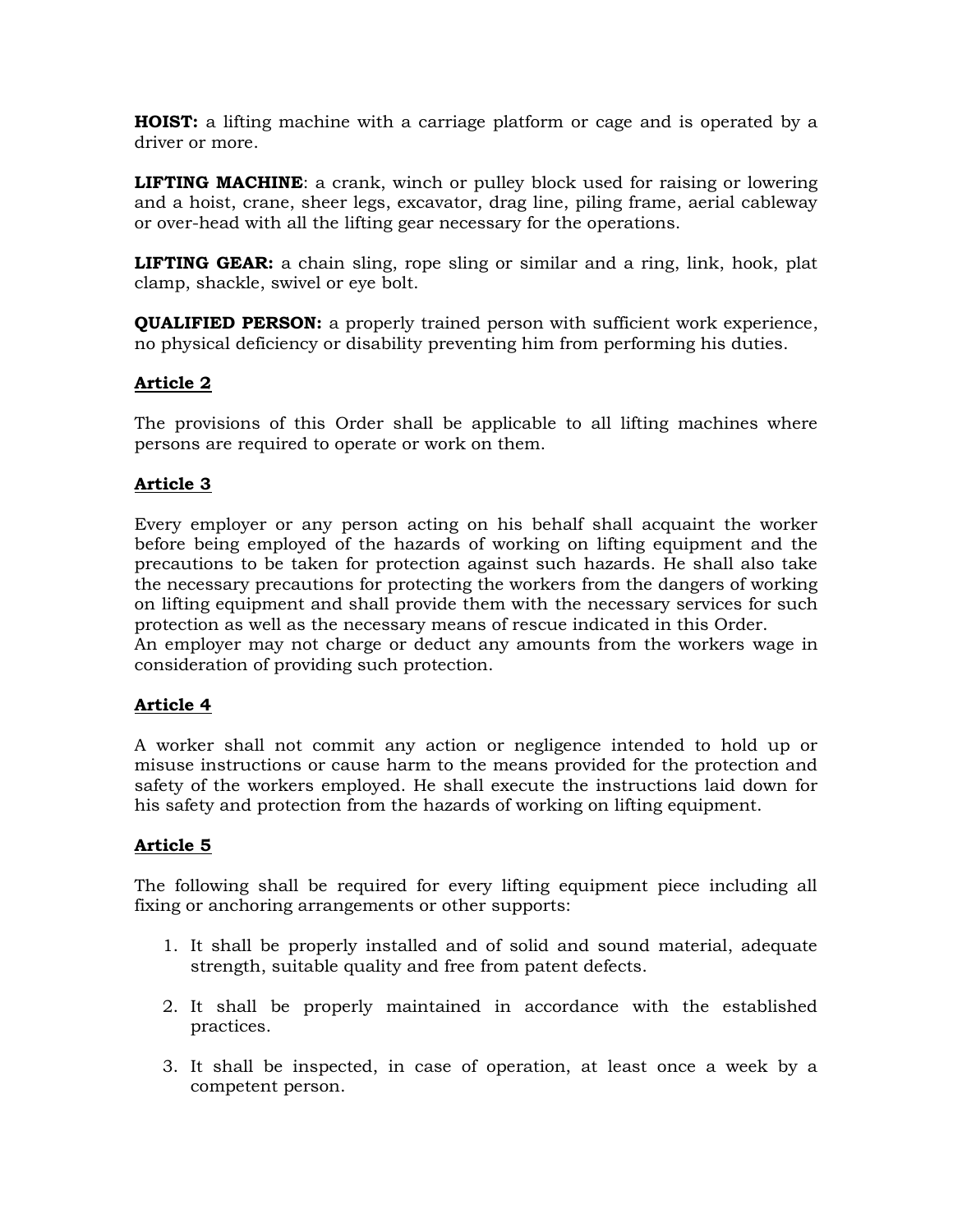On every stage, gantry or other place where a lifting machine having a travelling or slowing motion is in use, an unobstructed passageway not less than 60c.m. (2 feet) wide shall be maintained between any moving party of the machined and any fixed object or fixtures or where this is impractical, access to the danger area shall be prevented by all practicable means.

# **Article 7**

Any platform provided for a crane driver or signaler shall be treated as a scaffold and shall be subject to all the provisions of scaffolds provided for in the Order of the Minister of Labour No.(4) of 2014 with respect to Determining the Required Conditions and Precautionary Measures for the Protection of Workers Engaged in Building works, Construction and Civil Engineering.

### **Article 8**

Every driver of a power driven lifting equipment shall be provided with a suitable cabin to provide adequate protection from the weather.

# **Article 9**

Every drum or pulley around which the chain or wire rope of any lifting equipment is carried shall be of suitable diameter and construction for the chain or rope used. Every chain or rope which terminates at a winding drum of lifting equipment shall be properly secured thereto and at least two turns of such chain or rope shall remain on the drum in every operating position.

### **Article 10**

Every crane, crab or winch shall be provided with an efficient brake or brakes or any other safety device which will prevent the fall of the load when suspended and by which the load can be effectively controlled whilst being lowered.

### **Article 11**

No pulley block or gin wheel suspended from or supported by a pole or beam shall be used for lifting or lowering materials unless it is effectively secured to the pole or beam which shall themselves be properly secured.

### **Article 12**

Where any crane or other lifting equipment is used on a soft or uneven surface or on a slope, appropriate precautions shall be taken to ensure stability which shall include:

- 1. Adequate and suitable ballasting.
- 2. Use of outriggers.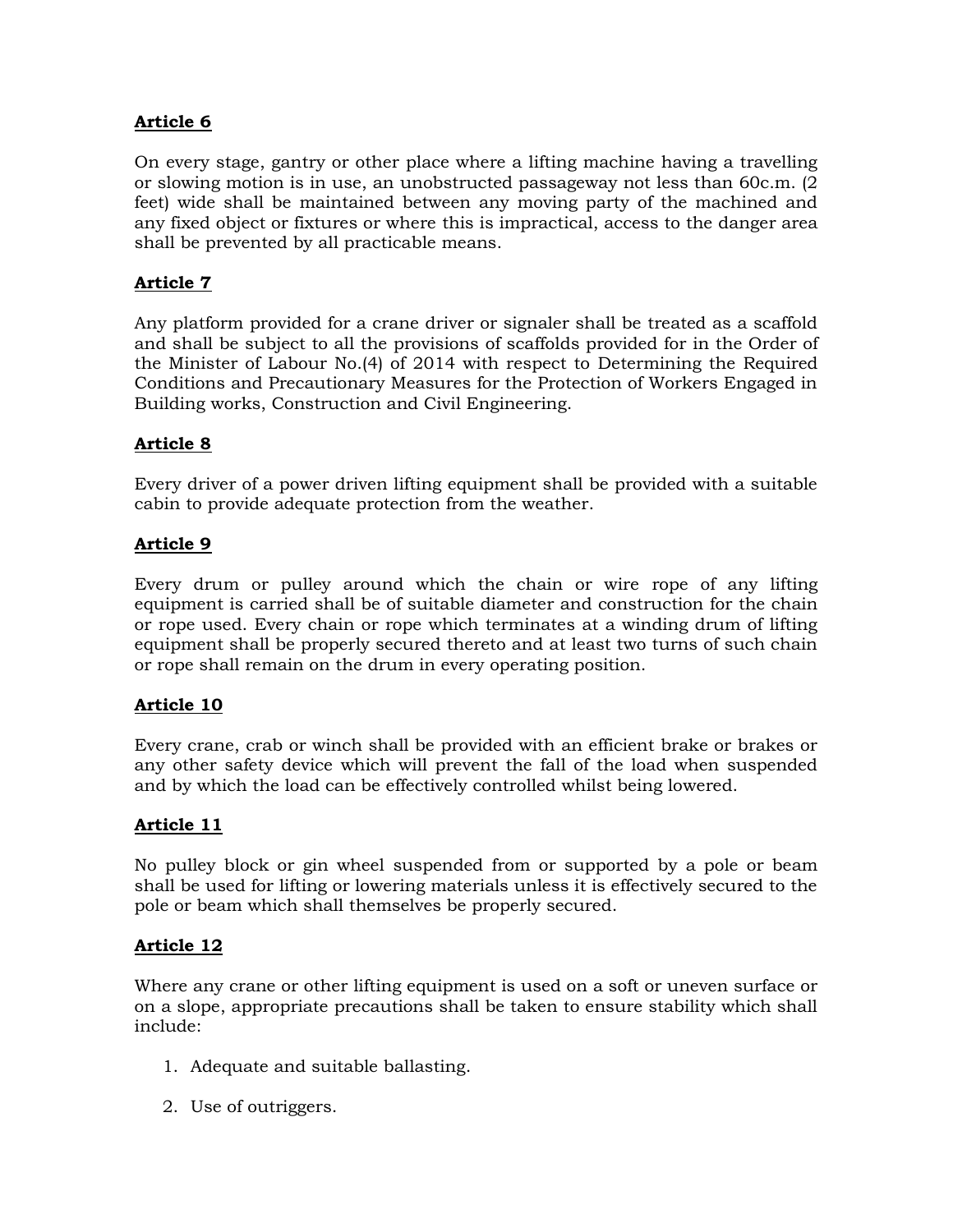- 3. Anchoring and tying where necessary.
- 4. On soft surface use of wooden boards to prevent sinking.

- 1. All rails and any track on which a crane moves shall:
	- a) To be supported on a surface sufficiently firm to prevent undue movement of rails or track.
	- b) To have an even running surface, be sufficiently and adequately supported and be of adequate section.
	- c) In the case of rails, they shall be jointed by fish plates or double chairs.
	- d) To securely fastened to sleepers and bearers.
	- e) To be laid in straight lines or in curves so that the extent of rotation allows free movement of the crane and without the risk of derailment.
	- f) It shall be provided with adequate stops or buffers on each rail at each end of the track.
- 2. No person shall be employed or work on or near the wheel track of an overhead traveling crane in any place where he would be liable to be struck by the crane unless there is in operation a permit-to-work scheme ad the necessary precautions have been taken to ensure that the crane cannot approach within twenty feet of such person.

### **Article 14**

- 1. Save from the cases where the hoisting drum and derricking drum are separately driven, or the mechanism driving the derricking drum is self locking, every crane having a clutch operated derricking boom shall be provided with an effective inter-locking arrangement. The Inter-lock shall be such that the clutch can only be disengaged from the derricking drum when it is firmly held in a stationary position.
- 2. No crane having a derricking boom shall be used in a way contrary to the conditions of the certificate of test and examination required under Article (17) of this Order.

# **Article 15**

No crane shall be erected except under the supervision of a competent person.

### **Article 16**

1. No lifting or signaling equipment shall be operated otherwise than by a person trained and competent to operate such equipment and in the case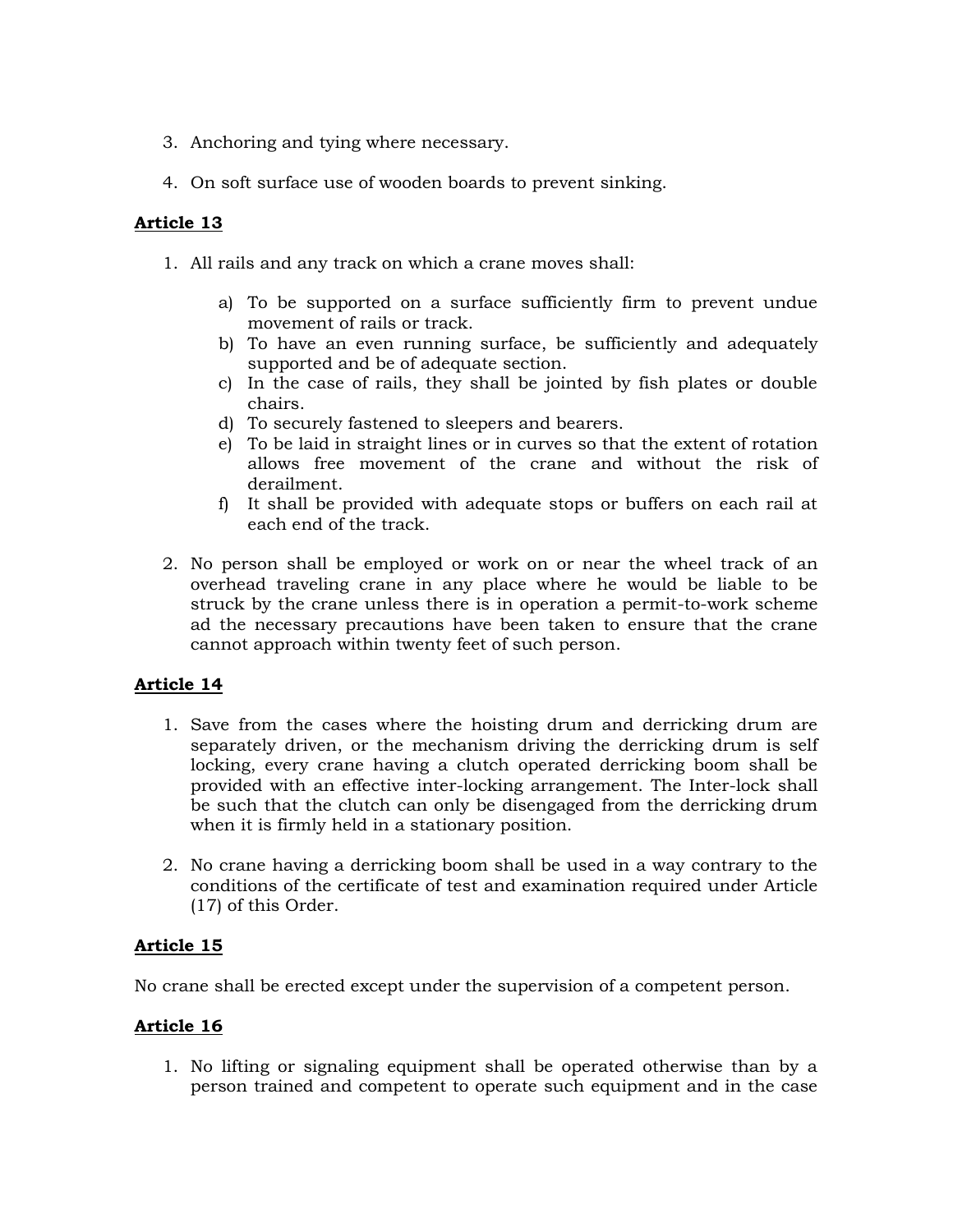of a crane, he shall be in possession of a certificate to that effect, except during training under the direct supervision of a competent person.

- 2. If the person operating lifting equipment has not a clear view of the load, or where there is no load at the point of attachment for a load, there shall be appointed and suitably stationed one or more competent persons as may be required to give the necessary signals to the operator.
- 3. An employer shall get all the lifting gear and equipment including the mechanical vehicles by an authority approved by the Ministry of Labour and in case of any technical defects or problems appeared after issuing and approving the technical certificate, the blame shall lye upon the inspecting authority in case the technical investigation confirms it.
- 4. An employer shall carry out the maintenance of all the materials and mechanical vehicles used to lift individuals or materials to ensure their safety provided a special register shall be maintained for this purpose.

# **Article 17**

- 1. No lifting equipment shall initially be taken into use or be used unless it has been tested and thoroughly examined by a competent person. Such test and through examination to be repeated after every substantial alteration or repair affecting its strength or stability, and in any circumstances in the case of hoists, every six months, and in the case of cranes, crabs or winches every fourteen months. The reports of such test and through examination, as required by the Law, shall be signed by the person making the report. In any case, where the test and through examination reveals defects which would make the equipment unsafe in operation, a copy of the report shall be sent immediately to the responsible manager of the establishment for necessary action.
- 2. No lifting gear shall be initially taken into use or be used unless it has been tested and thoroughly examined by a competent person within the previous six months.

# **Article 18**

No lifting equipment shall be used unless there is in existence a test certificate indicating its safe working load, and in the case of a crane of variable operating radius, indicating the safe working load at various radii of the boom, pulley or crane and the maximum radius at which any boom may be worked.

Under no circumstances shall any lifting equipment be operated in a way which causes the safe working load so indicated to be exceeded.

# **Article 19**

Precautions on raising or lowering of loads shall be as follows: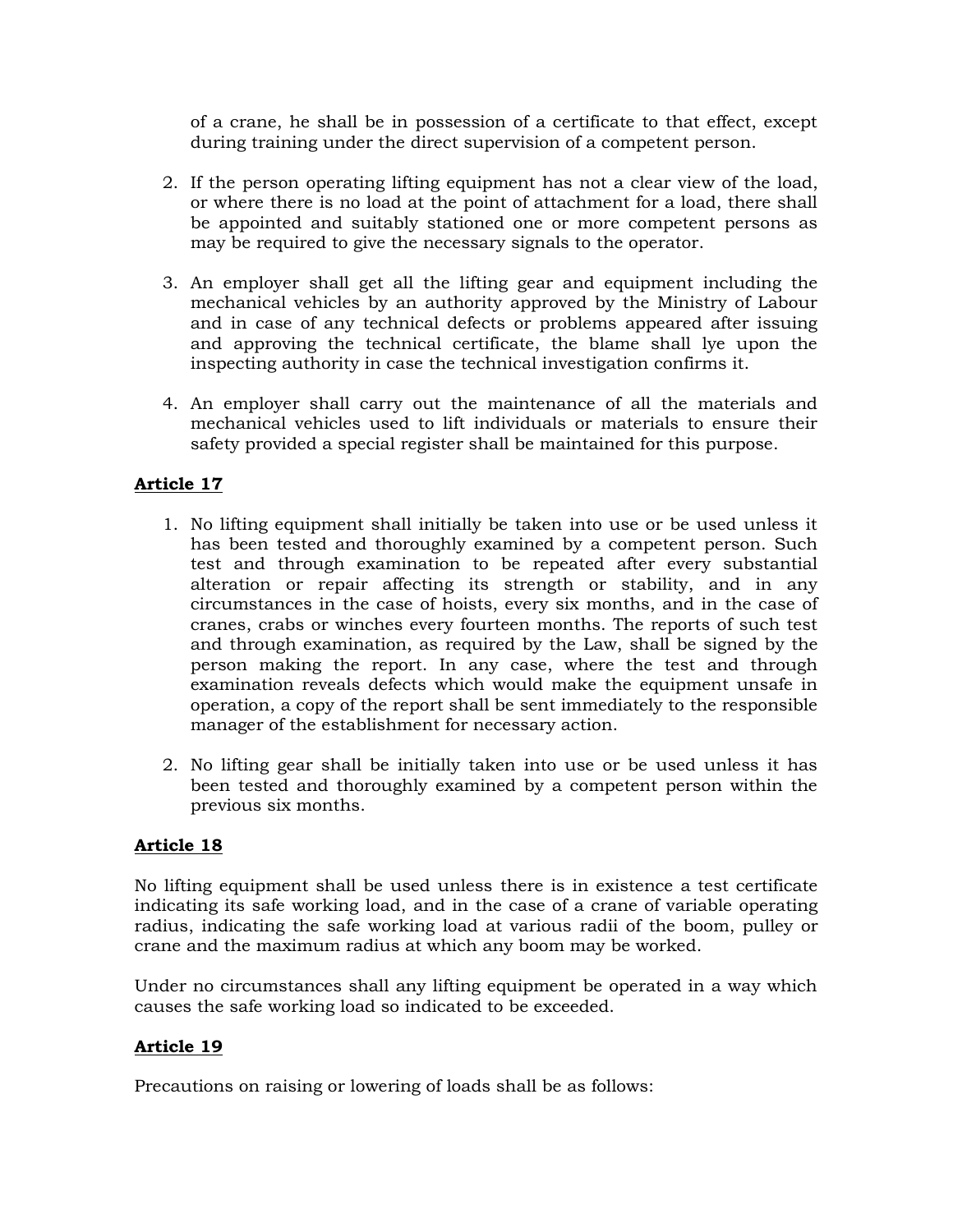- 1. Where there is a lifted load which is equal to or slightly less than the safe working load of the lifting equipment, the load shall be halted after the load been raised a short distance before the operation is proceeded therewith.
- 2. When more than one crane, winch or other lifting equipment is used to raise or lower a load, the equipment shall so arranged and fixed that no such equipment shall at any time be loaded beyond its safe working load or be rendered unstable during the raising or lowering of the load.
- 3. A competent person shall be appointed to supervise all such operations.
- 4. Mechanical vehicles intended for excavation operations shall not be used in lifting whether for persons or materials.
- 5. The hoisting mechanism of a crane shall not be used for any purpose other than raising or lowering a load vertically unless such use will not endanger the stability of the crane and is supervised by a competent person.

Every hook used for raising, lowering or as a mean of suspension shall be provided with an efficient device so as to prevent the displacement of the sling or load from the hook and a remote device shall be used to prevent, whenever practical, the occurrence of any danger to other workers.

### **Article 21**

- 1. Every sling used for raising and lowering shall be securely attached to the hook of the equipment and the method of attachment shall be such as to ensure that no part of the sling is damaged thereby.
- 2. No double or multi-rope sling shall be used for raising or lowering except under the supervision of a competent person.
- 3. Suitable packing pieces shall be used to ensure that edges of the load shall not come into contact with the sling rope.

### **Article 22**

- 1. A load shall not be raised, lowered or suspended on a chain or wire rope which has a knot tied in any part of the chain or rope under direct tension.
- 2. No chain which is shortened or joined to another by means of bolts and nuts inserted through the links shall be used for raising, lowering or suspending any load.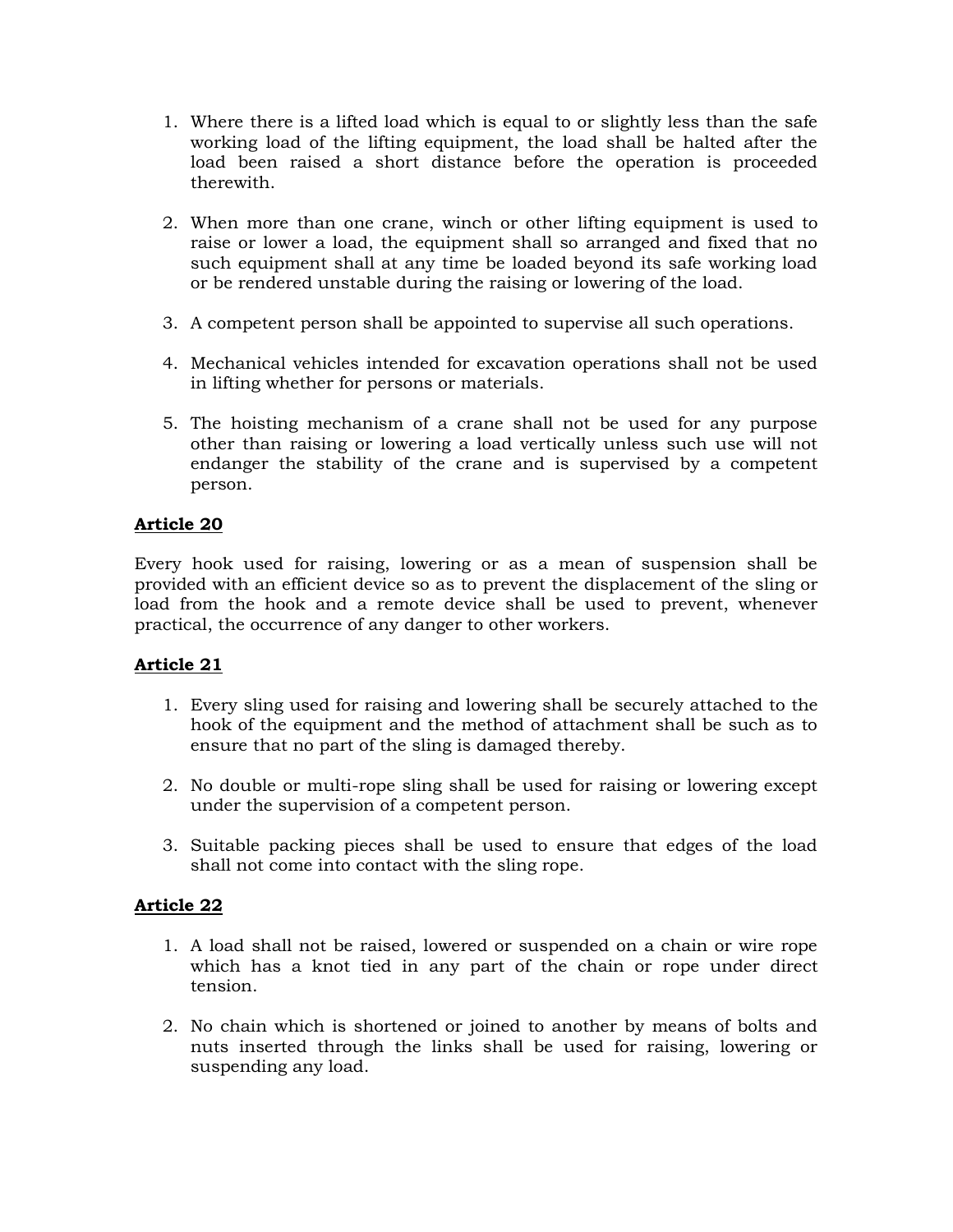No hoist shall be used unless it meets the following conditions:

- 1. The hoistway is suitably enclosed to prevent access at all points where any person is liable to be struck by any moving part of the hoist and to prevent the fall of objects from the platform to points outside the hoistway.
- 2. The hoistway enclosure at points where access is required to be provided with gates to be kept closed except when the platform is at rest or if it is necessary for the gates to be open to allow passage of persons, goods or materials.
- 3. To be provided with efficient automatic devices to prevent the hoist from falling in the event of a damage or defect of the hoist rope or ropes.
- 4. To be provided with efficient automatic devices which will ensure that the platform or cage does not over-run the highest point to which it is for the time being constructed to travel.
- 5. It shall be operated by a competent person.
- 6. The passage-way between the Hoist and the building shall be surrounded by a secure and safe fence to prevent tripping or falling of workers or materials.

### **Article 24**

The hoist shall be so constructed and installed that it can be operated from one point only.

### **Article 25**

Where a hoist is operated by means of a winch, it shall be so constructed that the brake is applied when the control lever, handle or switch is not held in the operating position.

### **Article 26**

No person shall be carried by a power driven lifting appliance (hoist) unless it is provided with a cage that meets the following conditions:

- 1. It shall be so constructed to prevent, when the gates are shut, any person from falling out or striking against or being struck by any fixed or moving part of the hoistway or the hoist or by articles falling down the hoistway.
- 2. It is fitted on every side from which access is provided to a landing place with a gate which shall have efficient inter-locking or other devices to ensure that the gate cannot be opened except when the cage is at landing